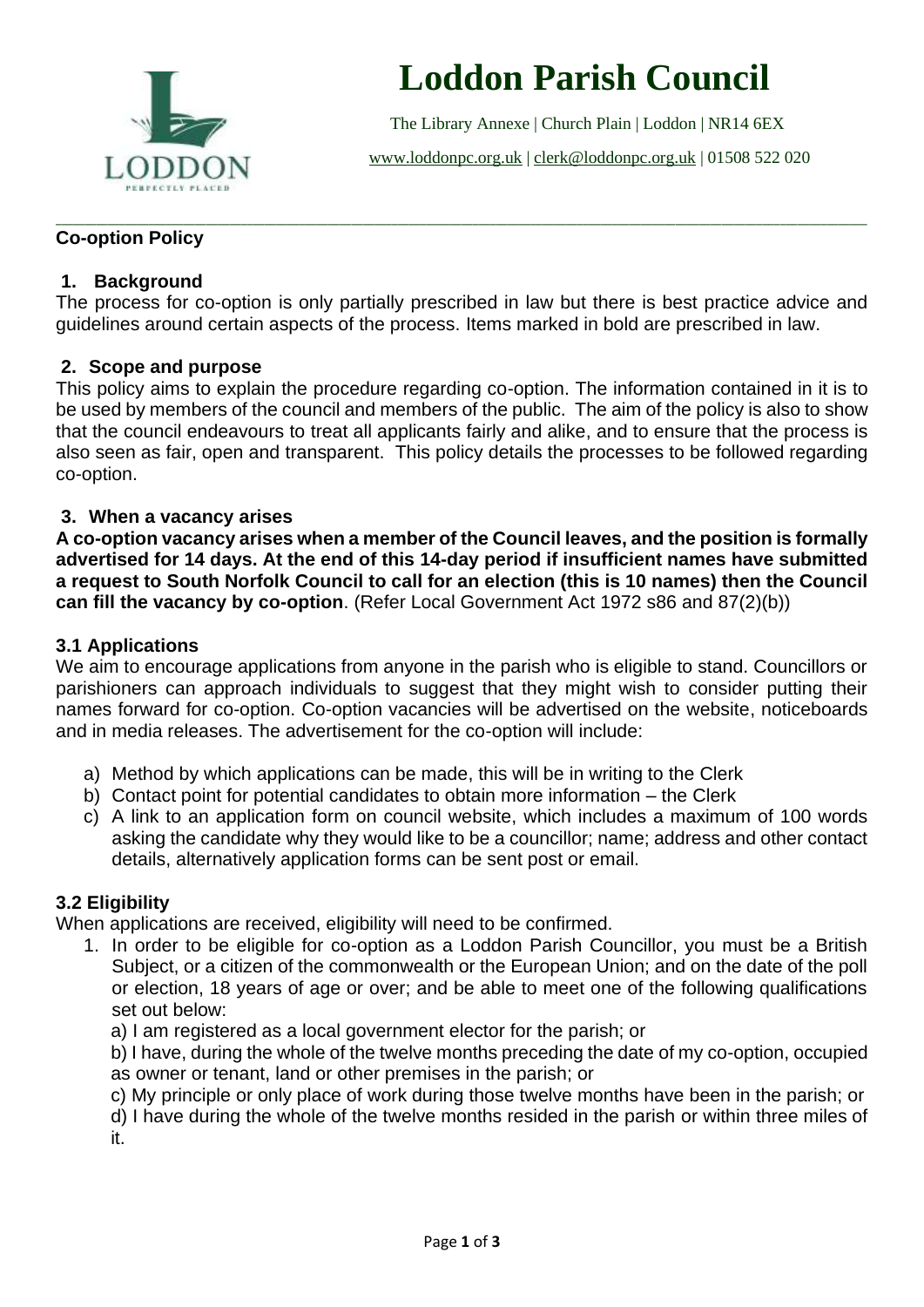

# **Loddon Parish Council**

The Library Annexe | Church Plain | Loddon | NR14 6EX

[www.loddonpc.org.uk](http://www.loddonpc.org.uk/) | [clerk@loddonpc.org.uk](mailto:clerk@loddonpc.org.uk) | 01508 522 020

If a Councillor is co-opted on to the Council as an elector in the parish (A in the criteria above), this will be a continuous requirement throughout their term. If they are no longer an elector, they will be disqualified and can no longer be a Councillor.

\_\_\_\_\_\_\_\_\_\_\_\_\_\_\_\_\_\_\_\_\_\_\_\_\_\_\_\_\_\_\_\_\_\_\_\_\_\_\_\_\_\_\_\_\_\_\_\_\_\_\_\_\_\_\_\_\_\_\_\_\_\_\_\_\_\_\_\_\_\_\_\_\_\_\_\_\_\_\_\_\_\_\_\_\_\_\_\_\_\_\_\_\_\_\_\_\_\_\_\_\_\_\_\_\_\_\_\_\_\_\_\_\_\_\_\_\_\_\_\_\_\_\_\_\_\_\_\_\_\_\_\_\_\_\_\_\_\_\_\_

If a councillor is co-opted, and qualifies under the criteria B,C and D (at the time of co-option), they remain eligible until the next election, even if that criteria no longer applies.

2. **Please note that under Section 80 of the Local Government Act 1972, a person is disqualified from being elected as a Local Councillor or being a member of Local Council if he/she:**

a) Holds any paid office or employment of the local council (other than the office of Chairman) or of a joint committee on which the Council is represented; or

b) Is a person who has been adjudged bankrupt or has made a composition or arrangement with his/her creditors (but see below); or

c) Has within five years before the day of election, or since his/her election, been convicted in the UK, Channel Islands or Isle of Man of any offence and has been sentenced to imprisonment (whether suspended or not) for not less than three months without the option of a fine; or

d) Is otherwise disqualified under Part III of the representation of the People Act 1983 for corrupt or illegal practices.

#### **This disqualification for bankruptcy ceases in the following circumstances:**

a) If the bankruptcy is annulled on the grounds that either the person ought not to have been adjudged bankrupt or that his/her debts have been fully discharged;

b) If the person is discharged with a certificate that the bankruptcy was caused by misfortune without misconduct on his/her part;

c) If the person is discharged without such a certificate

*In a and b above, the disqualification ceases on the date of the annulment and discharge respectively.*

*In c, it ceases on the expiry of five years from the date of discharge.*

Any candidate found to be offering inducements will be disqualified.

#### **3.3 Attendance following an application**

All eligible candidates shall be invited to attend the next council meeting. They will be asked to confirm their attendance at the meeting. In the event of candidates being unable to attend, this meeting will not be rearranged. All members receive copies of applications ahead of the meeting. Applications are to be treated as confidential. A candidate, on confirming that they will attend the meeting will be sent a copy of the agenda.

### **4. Commitment**

The council is keen that potential candidates understand the commitment which is required from councillors. Anyone interested in standing will be encouraged to look at the website for more information on the role of being a councillor, an application form with a description of the role. Candidates will also be advised that they are expected to attend an Induction at the Parish Office and may require new Councillor training.